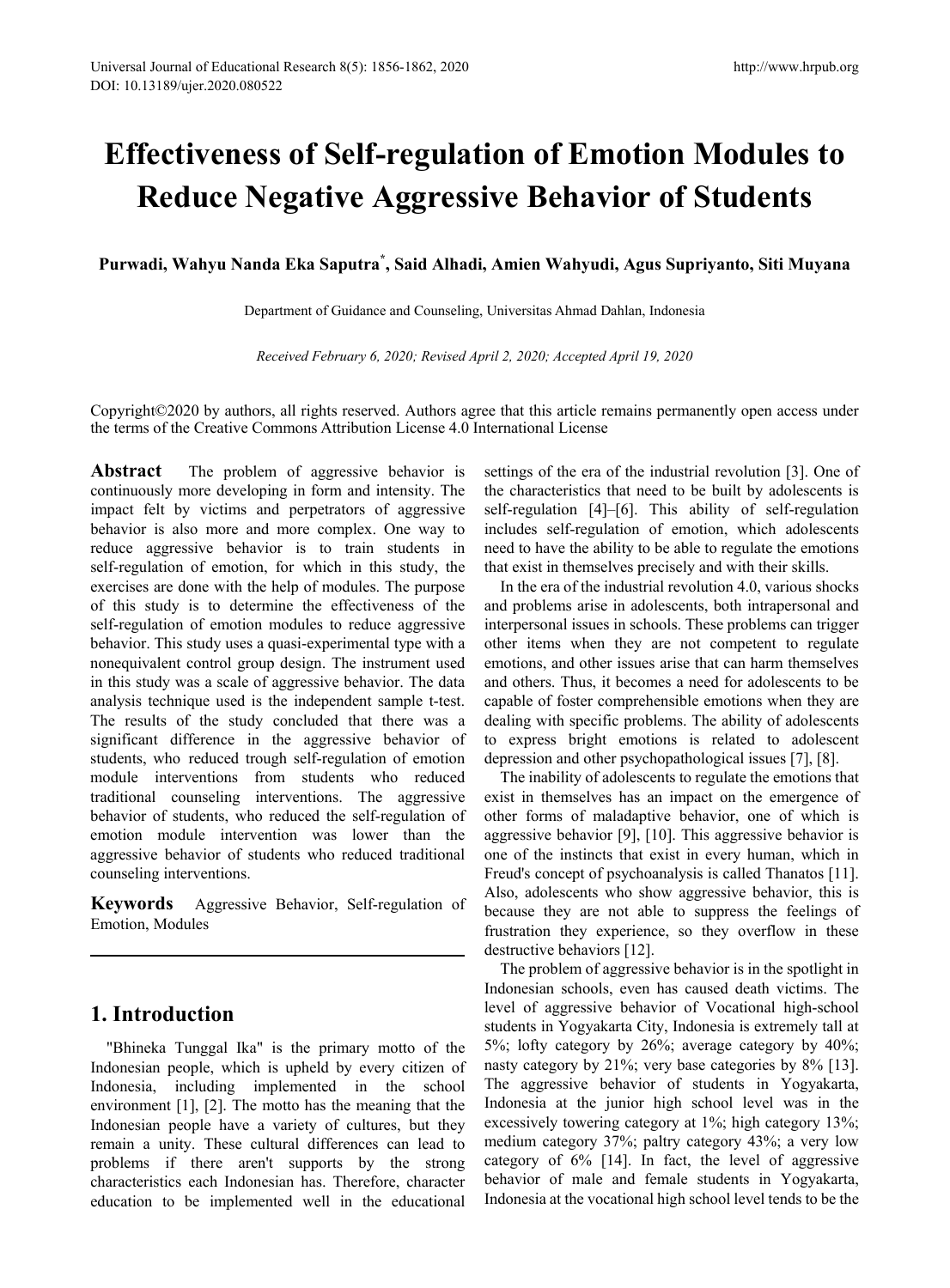same [15]. Problems caused aggressive behavior in the spotlight in schools.

One of the factors causing the emergence of aggressive behavior in adolescents is the failure of students to regulate the emotions that exist in themselves. The inability of adolescents to regulate emotions can affect various problems and psychopathological risks to adolescents [16]–[19]. Based on these data, it becomes the basis for school counselors to build good self-regulation of emotion skills so that they can suppress aggressive behavior that is often raised.

In this study, the counselor trains the ability of self-regulation of emotion with the help of modules. This compiled module can facilitate students to learn and practice independently in the self-regulation of emotion. Self-regulation of emotion consists of seven components, namely receiving, evaluating, triggering, searching, formulating, implementing, and assessing [20]. Thus, the purpose of this study is to determine the effectiveness of self-regulation emotion modules for reducing aggressive behavior. The results of this study are the reference for school counselors in their efforts to help students overcome their aggressive behavior.

Previous studies have found that modules of self-regulation of emotion are right appropriate for school counselors to implement in helping students reduce aggressive behavior [21]. Another research also concludes that self-regulation is a way for counselors to help students reduce aggressive behavior by students [22]. These studies provide a basis for strengthening the testing of the regulation of emotion modules to reduce aggressive behavior.

# **2. Method**

#### **2.1. Research Design**

This experimental study uses a quasi-experimental type with a nonequivalent control group, experiment research design. The subjects involved in this study were 84 students who were divisible into two groups by not randomly. The model is not the same as the true experimental type, where two groups are divided into two randomly. One group became an experimental group that applied intervention self-regulation of emotion modules, and one group implemented conventional counseling intervention.

#### **2.2. Data Collection**

This study uses an aggressive behavior scale (ABS) instrument. ABS is divided using four aspects of aggressive behavior, namely, physical aggression, verbal aggression, anger, and hostility [23]. ABS consists of 29 items that are declared valid with coefficients of 0, 321 to 0, 769. The reliability coefficient on this instrument is 0, 871 (the high category).

#### **2.3. Subject of Study**

Subjects involved in this study were 84 junior-high-school students in a specialized area of Yogyakarta who had a high level of aggressive behavior. The research subjects were divided into two groups. Unlike true experimental design studies, in these quasi-experimental design study groups aren't divided randomly. One group was called an experimental group that reduced intervention self-regulation of emotion modules, and one group was called a control group that reduced a conventional counseling intervention. The subjects of this study were determined using a simple random sampling technique after the chosen subjects implemented an instrument in the form of a questionnaire to be able to know the condition of students' self-regulation emotion.

#### **2.4. Research Stages**

This research was conducted in seven stages. First, the research team formulated research objectives. Second, the research team formulated the research design and division of work of the research team. Third, formulate data collection instruments. Fourth, test the instrument to determine the validity and reliability of the instrument. Fifth, spread the instruments to do the pretest. Sixth, conduct counseling interventions, both in the experimental and control groups. Seventh, conduct posttest and analysis of research data to determine the effectiveness of self-regulation of emotion to reduce aggressive behavior.

#### **2.5. Data Analysis Technique**

Data analysis techniques for this study used independent sample t tests. This data analysis technique is a parametric test to identify significant differences in mean or mean between two free groups with interval / ratio data scales. The two free groups referred here are two groups that are not paired; meaning the source of data comes from different subjects. The results of this data analysis are a comparison of the level of aggressive behavior of groups of students who reduced the intervention self-regulation of emotion modules and groups of students who implemented conventional counseling interventions.

## **3. Results**

The feasibility of the product or modules has been rating by the experts and the practitioner's judgment. The following table shows the product feasibility by the expert and practitioner. Cohen's Kappa Coefficient Inter-rater reliability analysis showed that there is a significant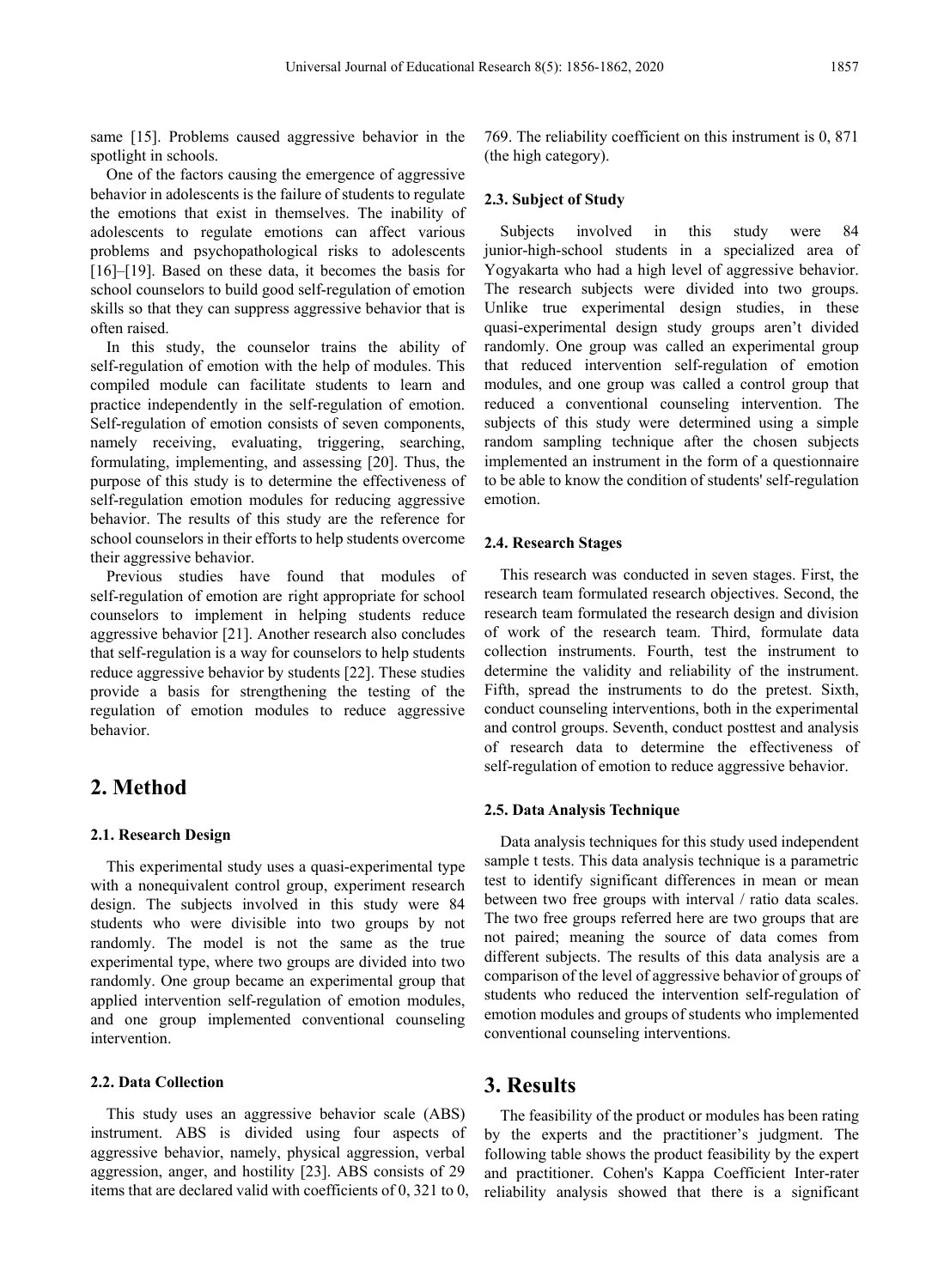agreement between expert and the practitioner in the level of 5% significance related to the product being developed [21].

**Table 1.** Results of Expert's and Practitioner's Judgment

| Aspect                                                                       | Average Score |
|------------------------------------------------------------------------------|---------------|
| Product overview                                                             | 3,07          |
| accuracy in reducing aggressive<br>Product<br>behavior                       | 3,27          |
| Product usability for counselor in reducing<br>students' aggressive behavior | 3,1           |
| Average                                                                      | 3,18          |

Data analysis techniques using the Independent sample t-test require several assumptions that must do. The first assumption is that both data distributed. The normality test in this study uses the Kolmogorov-Smirnov analysis described in table 2.

**Table 2.** Test of Kolmogorov-Smirnov

|           |          | Kolmogorov-Smirnov <sup>a</sup> |    |      |  |
|-----------|----------|---------------------------------|----|------|--|
|           | Strategy | Statistic                       | df | Sig. |  |
| AggrBehav | 1,00     | 129                             | 42 | ,078 |  |
|           | 2,00     | 128                             |    | ,079 |  |

In table 2, described that the coefficient Sig. in the group of students who implemented the intervention self-regulation of emotion modules was 0,078 and the coefficient Sig. in the group of students who applied conventional counseling interventions was 0,079. Sig coefficient. In both groups is higher than 0,05. Based on these coefficients, it is the conclusion that the two data distributed, so the first assumption, that is, normally distributed data, has been fulfilled.

The second assumption in this study is comparable data—the homogeneity test described in table 3.

**Table 3.** Test of Homogeneity of Variance

|               |                                         | Levene<br>Statistic | df1 | df2    | Sig.  |
|---------------|-----------------------------------------|---------------------|-----|--------|-------|
|               | Based on Mean                           | ,000                |     | 82     | .994  |
| Aggr<br>Behav | Based on Median                         | ,000                |     | 82     | 1,000 |
|               | Based on Median and with<br>adjusted df | ,000                |     | 81,995 | 1,000 |
|               | Based on trimmed mean                   | ,000                |     | 82     | 1,000 |

The table above shows the homogeneity test results with Levene's test method. The Levene's value pictured in the Value-based on the Mean row is 0,000 with the Sig coefficient. Amounted to 0,994, it was higher than 0,05, which means there is a similarity between the variances between groups or, which means homogeneous. Thus, the second assumption in this study has been according to the hypothesis.

After the assumption test is carried out and analyzed using the Independent sample t-test. The results of the analysis using the Independent sample t-test found that there were significant differences in the level of aggressive behavior in the group of students who reduced self-regulation of emotion module's interventions with groups of students who implemented conventional counseling interventions. Based on the average level of aggressive behavior, students who implementation self-regulation of emotion modules had lower levels of aggressive behavior compared to the group of students who implemented conventional counseling interventions. The results of data analysis using SPSS and assisted Independent sample t-test can be described in Tables 4 and 5.

**Table 4.** Group statistics

|       | Strategy | N  | Mean    | Std. Deviation | Std. Error Mean |
|-------|----------|----|---------|----------------|-----------------|
| Aggr  | 1.00     | 42 | 78,7619 | 10,93620       | 1,68749         |
| Behav | 2.00     | 42 | 95,7619 | 10,97849       | 1,69402         |

In table 4, the statistical group can describe that N is 42 for each treatment. The mean of the experimental group is 78.7619, and the control group is 95.7619. The values of standard deviation and standard error of the experimental group were lower than the control group. The standard error from mean is to describe the average distribution of a sample against the ordinary all possible samples.

In table 4, it appears that the f obtained is 0,000 with a significance of 0,994, which means it is higher than 0,05  $(0,994> 0,05)$ . The variant of the population group is homogeneous. The homogeneity requirements for comparative analysis are met. The results of the data analysis obtained a coefficient of t count of -7,110 with a probability of 0,000. The probability of 0,000 when compared to 0,05, is smaller, which means there are differences in aggressive student behavior between groups given the intervention self-regulation of emotion modules and groups that implemented conventional counseling interventions. If analyzed based on the average score of aggressive behavior, the count of aggressive behavior groups of students who reduced self-regulation of emotion modules intervention was lower (78,7619) than the scores of aggressive behavior of groups of students who implementation conventional counseling interventions (95,7619). It can conclude that the aggressive behavior of students who reduced self-regulation of emotion modules interventions decreases more significantly than students who implemented conventional counseling interventions.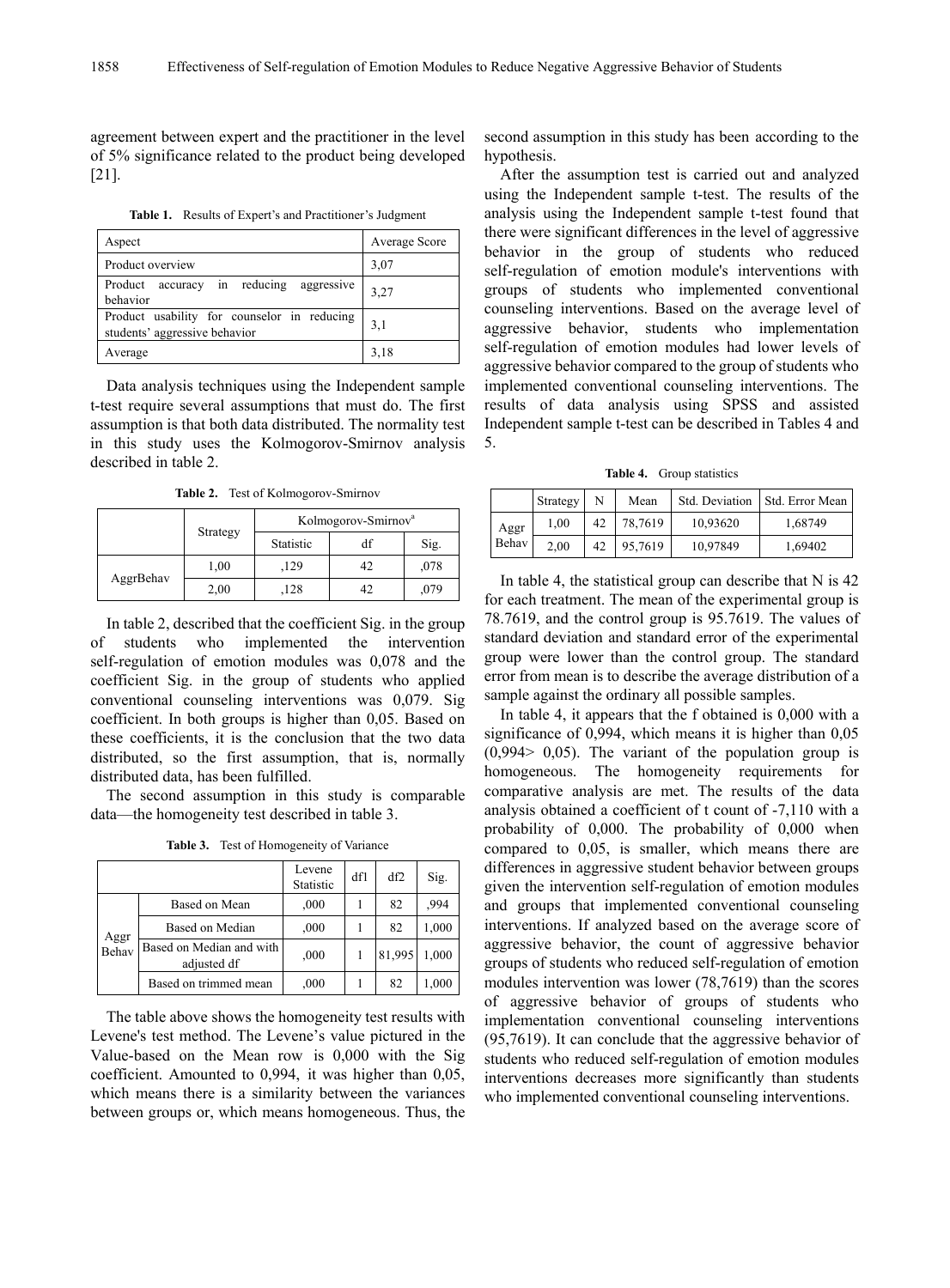|            |                                | Levene's Test for Equality of<br>Variances |      | t-test for Equality of Means |       |                   |                       |
|------------|--------------------------------|--------------------------------------------|------|------------------------------|-------|-------------------|-----------------------|
|            |                                |                                            | Sig. |                              | df    | $Sig. (2-tailed)$ | Std. Error Difference |
| Aggr Behav | Equal variances<br>assumed     | ,000                                       | 994  | $-7.110$                     | 82    | 2,39109           | $-17,00000$           |
|            | Equal variances<br>not assumed |                                            |      | $-7.110$                     | 81,99 | 2,39109           | $-17,00000$           |

**Table 5.** Independent sample test

## **4. Discussion**

The results of the study concluded that self-regulation modules could effectively help students reduce aggressive behavior. The conclusion described that the aggressive behavior within the group of students who implemented the self-regulation of the emotion module's intervention was lower than the score of the group's aggressive behavior of students who implemented conventional counseling interventions. The results from this study prove that school counselors can utilize self-regulation of emotion modules to help students reduce aggressive behavior.

Aggressive behavior is still a severe problem that occurs in adolescents where this behavior involves elements such as biological elements, personality development, social processes, basic cognitive processes, short-term and long-term processes, and decision-making processes [24]. Aggressive behavior is a form of action that intentionally hurts others, both physically and non-physically. Aggressive behavior is a complex phenomenon that operates at several levels, with different meanings, and application through diverse forms of violent behavior [25]. Aggressive behavior is physical or verbal behavior that aims to hurt others [26]. Aggressive behavior is born to respond to threats (according to perception or existence) originating from other individuals or groups outside the group [27].

Aggressive behavior as behavior or behavioral tendencies whose intention is to hurt others both physically and psychologically with the aggressiveness itself has four aspects, namely verbal aggression, anger, hostility, physical aggression [23]. These four aspects of aggressive behavior form the basis of the preparation of instruments in this study, precisely the scale of aggressive behavior. Even now, there is also a new aggressive face, online aggression [28]–[31]. This aggressive behavior model shown by adolescence by sending messages is aimed at hurting others through social media. This aggressive behavior model can be used in a manner today internationally, especially in Indonesia.

One way to reduce aggressive behavior is to help students learn to optimize the self-regulation of emotion. Self-regulation of emotions is used for someone in regulating expression, making decisions, and others. Emotional regulation is an intrinsic experience that produces emotions and is, after that, informed of cognitive abilities to give emotion an influence and sense of behavior

[32]. Emotions occur from a stimulus in a person and next reflected into action.

Emotional regulation becomes one of the aspects of concern for individuals who engage in aggressive behavior. Various studies have concluded that the high or low level of aggressive behavior of students is affected by the high or low ability of students to regulate their emotions [10], [33]. The strength is the basis for counselors to develop the skill of self-regulation of emotion to help students get out of aggressive behavior problems that are often occurring. Another literature also mentions that self-regulation of emotion is an alternative strategy for counselors to reduce aggressive behavior [34].

Humans can regulate the emotions that exist in themselves, of course, in their way too. One of the literature states that someone regulates the emotions that exist in him caused by two motives, namely hedonistic and instrumental motives [35]. People, who pursue hedonistic purposes, look for emotions to increase the ratio of pleasure that exists in themselves to the pain that is occurring. Whereas people who have instrumental goals, they target the potential benefits of emotions apart from their direct phenomenology. A school counselor, who facilitates the development of self-regulation of emotion, encourages students to have instrumental motives, so they can look for potential benefits when regulating their emotions, and can reduce aggressive behavior.

Self-regulation of emotion can improve symptoms of anxiety, depression, and self-esteem of individual users of the substance. Activities in the self-regulation of emotion training stage focus on breathing (not focus on distractions), thus showing changes, namely (a) reducing the experience of negative emotions, (b) reducing amygdala activity, and (c) increasing activity in the brain involved in attention dissemination [36]. Self-regulation of emotion generally consists of receiving or accepting, evaluating or evaluating, triggering or making a change, searching or finding a solution, formulating or designing a plan, implementing or implementing a strategy, assessing or measuring the effectiveness of the approach that has been a plan.

In this study, counselors facilitate students to learn to optimize the self-regulation of emotion by using modules. The results of research on the use of modules stated that the learning process of students who use the help of modules could encourage students to solve problems collaboratively, clarify their roles, and provide information from their perspectives [37]. Based on these results, it can reveal facts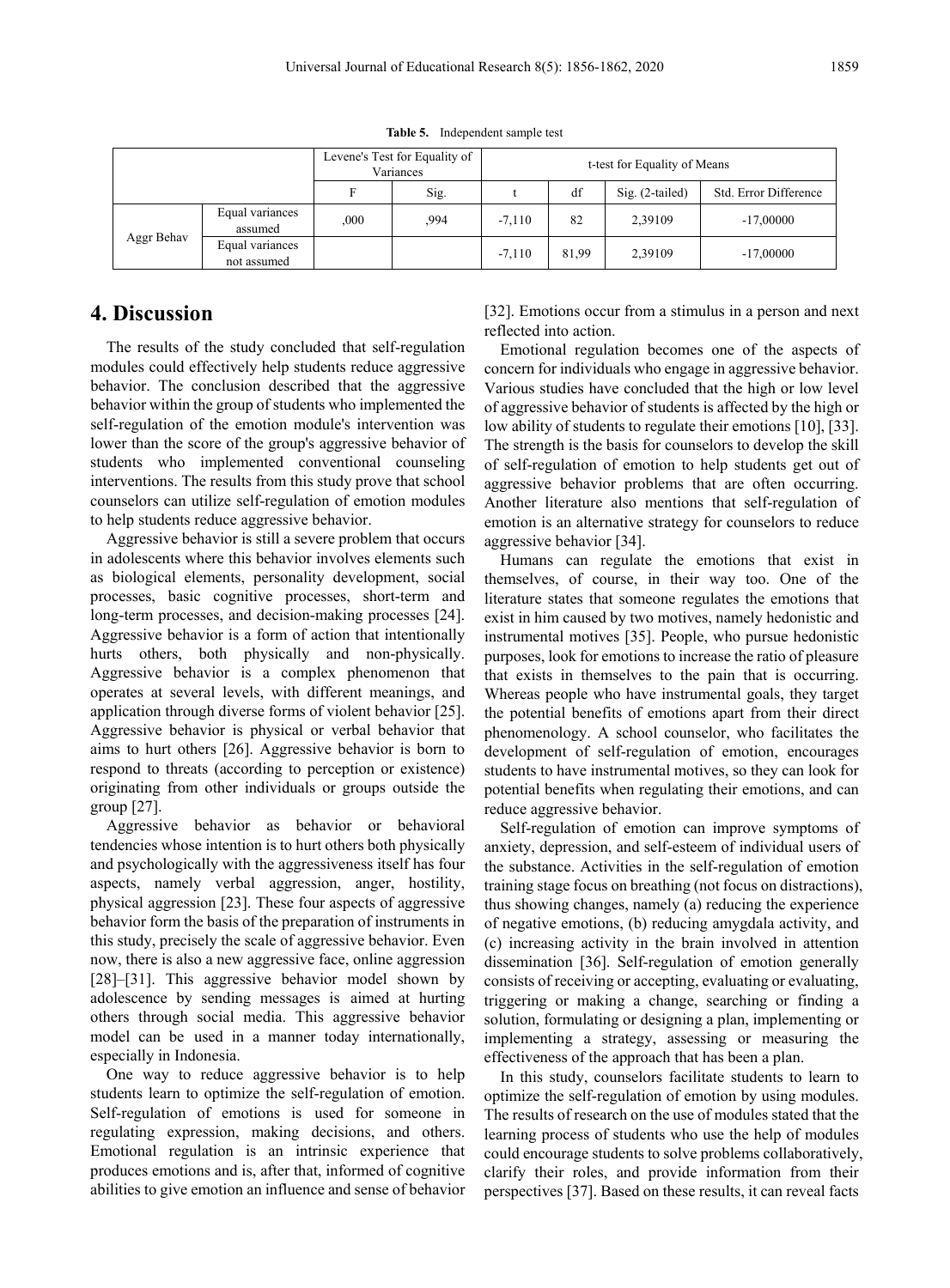that a student who learns self-regulation of emotion by using modules, can learn independently to solve aggressive behavior problems according to their perspectives and ways.

Modules used to help students develop self-regulation of emotion to reduce aggressive behavior categorized as appropriate for use by counselors [21]. The principal components in the module consist of six elements, namely receiving, evaluating, triggering, searching, formulating, implementing, and assessing [21]. The seven principal components in the self-regulation of emotion modules can facilitate students to reduce aggressive behavior that is occurring. In this research process, students are training in emotional self-regulation skills that have been explained in detail in the module, thus leading to a directive method in which students must be more active in applying emotional self-regulation skills.

This research is supported by other studies, which conclude that Emotion-Related Self-Regulation can assist students in improving student adjustment in the school environment [38]. However, in this study, self-regulation of emotion was used to enhance student adjustment, while this study can reduce aggressive behavior. In this study also self-regulation of emotion did not involve students' independence in learning. In this study, the emphasis was on the aspect of student independence in education because the self-regulation of emotion can be developed with help of modules.

Other studies have concluded that self-regulation of emotion strategies can be used by counselors to reduce aggressive behavior effectively [39]. However, in this study, the identified aggressive behavior focused on aspects of physically and relationally aggressive behavior. In contrast, in this study, aggressive behavior was recognized with more specific forms, namely physical, verbal, anger, and hostility. The study was also implemented on preschool children. So emotional regulation strategies still can be discussed whether children of this age applied with emotional regulation strategies. In contrast to study in which the subjects involved were junior high school-aged children, which was in terms of developmental level, they could train themselves to regulate the emotions that exist in themselves.

Other studies also concluded that emotion regulation influences aggressive behavior that arises because of the provocation from others [40]. However, this research can't be classified as correlation research, and there is no attempt to identify the effect of specific strategies implemented by counselors to reduce aggressive behavior. Whereas, this study ranked as experimental research, which aims to test the effectiveness of self-regulation of emotion modules to reduce aggressive behavior. In this study also the identified aggressive behavior was limited to aggressive behavior in the face of provocation or reactive aggressive behavior, whereas in this study, the aggressive behavior could be in the form of reactive or proactive behavior.

Aggressive behavior that can be minimized, can suppress the emergence of negative perceptions of the school climate in students. Negative perceptions of the school climate are proven to reduce academic performance [41]. School counselors can make various efforts to suppress the emergence of aggressive behavior, among others by using the help of the self-regulation of emotion module [21], implementing a peace counseling approach [42], and solution-focused briefing counseling [43].

This study has limitations. One limitation of this study is the research design that uses a quasi-experimental design, and the two groups aren't randomly divided like true experimental design research. In subsequent studies, the assignment of research subjects to the experimental and control groups should be implemented randomly (Random Assignment), so that the internal validity is high.

## **5. Conclusions**

Aggression behavior becomes a problem that has increasingly high complexity. In this research, it has revealed that one of the counseling techniques that used self-regulation of emotion modules can be used to help students reduce aggressive behavior. Counselors help counselees develop self-regulation of emotion by involving seven principal components, namely receiving, evaluating, triggering, searching, formulating, implementing, and assessing. This research should be a reference for counselors to use self-regulation of emotion modules to help the guidance and counseling program in building a culture of peace in the school environment.

### **Acknowledgments**

Thank you to the Ministry of Research and Technology of the Republic of Indonesia for providing material support for this research. A thank you also to Universitas Ahmad Dahlan for facilitating the completion of this research and producing new work, namely the self-regulation of emotion modules.

## **REFERENCES**

- [1] M. I. Farisi, "Bhinneka Tunggal Ika [Unity in Diversity]: From Dynastic Policy to Classroom Practice," *J. Soc. Sci. Educ*., vol. 13, no. 3, pp. 83–89, 2014, doi: 10.2390/jsse.
- [2] I. Hambali and M. Gipayana, "A cognitive stage-experiential psycho-educational guidance model to enhance the Bhineka Tunggal Ika (Unity in diversity) awareness," *J. Soc. Sci*., vol. 5, no. 1, pp. 19–28, 2016, doi:10.25255/jss.2016.5.1.1 9.28.
- [3] O. R. P. R. Linge, F. Khoirunnisa, and F. S. Silitonga,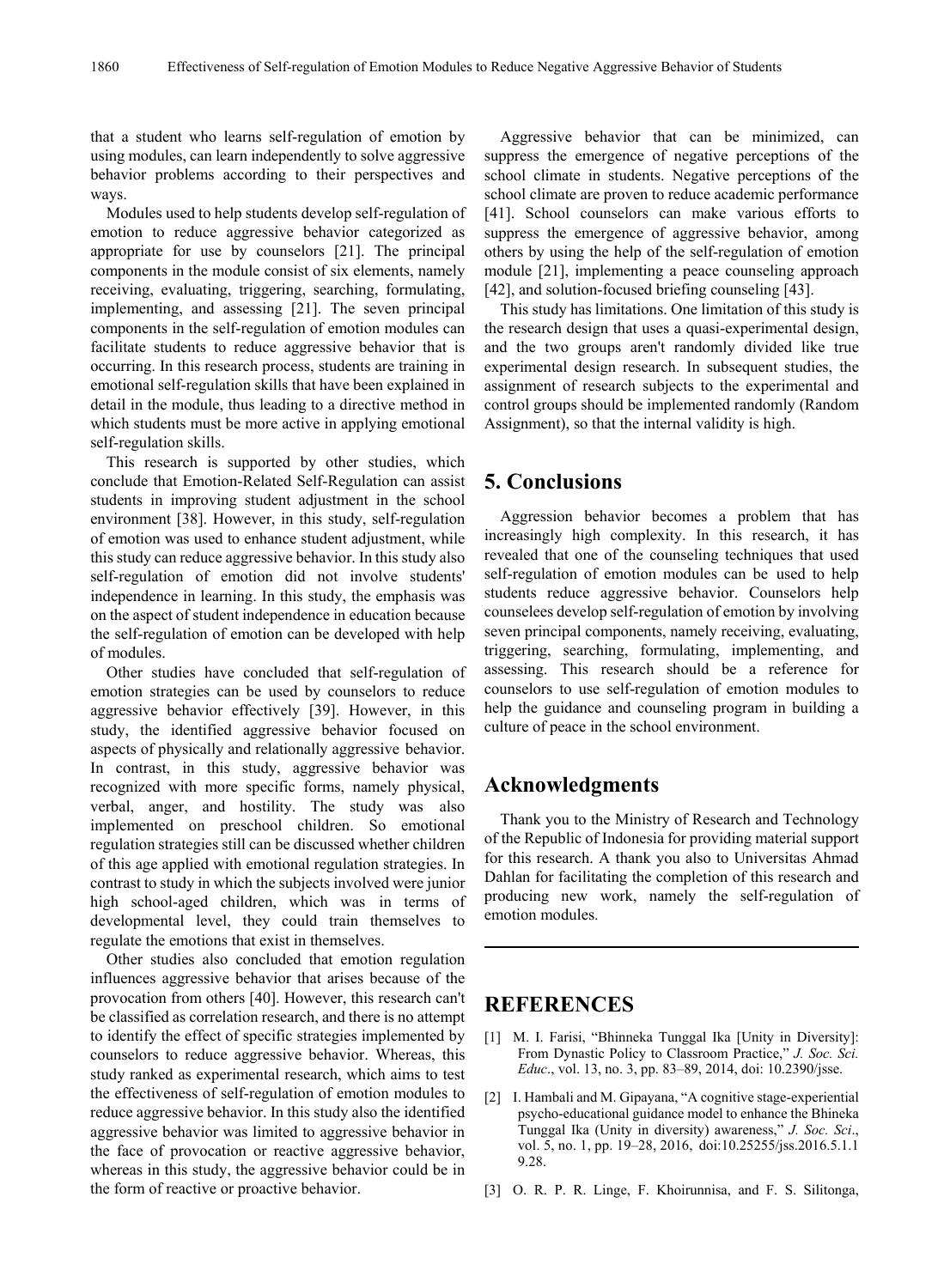"Character Education Based on Psychology Perspective in the Industrial Revolution Era 4.0," vol. 295, no. ICETeP 2018, pp. 263–265, 2019, doi: 10.2991/icetep-18.2019.63.

- [4] P. Alex Linley et al., "Character strengths in the United Kingdom: The VIA Inventory of Strengths," *Pers. Individ. Dif*., vol. 43, no. 2, pp. 341–351, 2007, doi: 10.1016/j.paid.2006.12.004.
- [5] C. Seligman, Martin E.P., Park, Nansook and Peterson, "The VIA classification of character strengths," *VIA Institute on Character*. 2004.
- [6] Via Institute On Character, "Character Strengths, Character Building Experts: VIA Character," *Via Institute On Character*, 2017. [Online]. Available: https://www.viachar acter.org/www/.
- [7] J. Gruber et al., "Positive Emotion Specificity and Mood Symptoms in an Adolescent Outpatient Sample," *Cognit. Ther. Res*., vol. 41, no. 3, pp. 393–405, 2017, doi: 10.1007/s10608-016-9796-7.
- [8] A. D. Kendall et al., "Measuring Positive Emotion with the Mood and Anxiety Symptom Questionnaire," *Assessment*, vol. 23, no. 1, pp. 86–95, 2016, doi: 10.1177/10731911155 69528.
- [9] D. S. Chester, L. M. Merwin, and C. N. Dewall, "Maladaptive perfectionism's link to aggression and self-harm: Emotion regulation as a mechanism," *Aggress. Behav*., vol. 41, no. 5, pp. 443–454, 2015, doi: 10.1002/ab. 21578.
- [10] T. Roberton, M. Daffern, and R. S. Bucks, "Emotion regulation and aggression," *Aggress. Violent Behav*., vol. 17, no. 1, pp. 72–82, 2012, doi: 10.1016/j.avb.2011.09.006.
- [11] F. Caropreso, "The death instinct and the mental dimension beyond the pleasure principle in the works of Spielrein and Freud," *Int. J. Psychoanal*., vol. 98, no. 6, pp. 1741–1762, 2017, doi: 10.1111/1745-8315.12630.
- [12] G. Eissa and S. W. Lester, "Supervisor role overload and frustration as antecedents of abusive supervision: The moderating role of supervisor personality," *J. Organ. Behav*., vol. 38, no. 3, pp. 307–326, 2017, doi: 10.1002/job.2123.
- [13] W. N. Saputra and I. B. Handaka, "Perilaku Agresi Pada Siswa SMK di Yogyakarta," *Jurnal Fokus Konseling*, vol. 4, no. 1, pp. 1–8, 2018.
- [14] S. Alhadi, P. Purwadi, S. Muyana, W. N. E. Saputra, and A. Supriyanto, "Agresivitas Siswa SMP di Yogyakarta," *J. Fokus Konseling*, vol. 4, no. 1, p. 93, 2018, doi: 10.26638/jfk.507.2099.
- [15] W. N. E. Saputra, N. Hanifah, and D. N. Widagdo, "Perbedaan Tingkat Perilaku Agresi Berdasarkan Jenis Kelamin pada Siswa Sekolah Menengah Kejuruan Kota Yogyakarta," *J. Kaji. Bimbing. dan Konseling*, vol. 2, no. 4, pp. 142–147, 2017, doi: 10.17977/um001v2i42017p142.
- [16] K. A. McLaughlin, M. L. Hatzenbuehler, D. S. Mennin, and S. Nolen-Hoeksema, "Emotion dysregulation and adolescent psychopathology: A prospective study," *Behav. Res. Ther*., vol. 49, no. 9, pp. 544–554, 2011, doi: 10.1016/j.brat.2011.06.003.
- [17] K. Keenan, "Emotion Dysregulation as a Risk Factor for

Child Psychopathology," *Clin. Psychol. Sci. Pract*., vol. 7, no. 4, pp. 418–434, 2000, doi: 10.1093/clipsy/7.4.418.

- [18] T. P. Beauchaine and D. Cicchetti, "Emotion dysregulation and emerging psychopathology: A transdiagnostic, transdisciplinary perspective," Development and transdisciplinary *Psychopathology*, vol. 31, no. 3. pp. 799–804, 2019, doi: 10.1017/S0954579419000671.
- [19] A. Bazarnik, "Emotion dysregulation and psychopathology in epilepsy," *Pol. Merkur. Lekarski*, vol. 44, no. 264, pp. 302–307, 2018.
- [20] B. J. Knox, R. G. Lugo, Ø. Jøsok, K. Helkala, and S. Sütterlin, "Towards a Cognitive Agility Index: The Role of Metacognition in Human Computer Interaction," in *International Conference on Human-Computer Interaction*, 2017, vol. 1, pp. 243–250.
- [21] S. Alhadi, W. N. E. Saputra, Purwadi, A. Wahyudi, A. Supriyanto, and S. Muyana, "Self-regulation of Emotion Module to Reduce Aggressive Behavior," *Advances in Social Science, Education and Humanities Research*, vol. 387, pp. 23–26, 2020, doi: 10.2991/icei-19.2019.6.
- [22] C. N. DeWall, R. F. Baumeister, T. F. Stillman, and M. T. Gailliot, "Violence restrained: Effects of self-regulation and its depletion on aggression," *J. Exp. Soc. Psychol.*, vol. 43, no. 1, pp. 62–76, 2007, doi: 10.1016/j.jesp.2005.12.005.
- [23] A. H. Buss and M. Perry, "The Aggression Questionnaire," *J. Pers. Soc. Psychol*., vol. 63, no. 3, pp. 452–459, 1992, doi: 10.1037/0022-3514.63.3.452.
- [24] C. N. Dewall, C. A. Anderson, and B. J. Bushman, "The general aggression model: Theoretical extensions to violence," *Psychol. Violence*, vol. 1, no. 3, pp. 245–258, 2011, doi: 10.1037/a0023842.
- [25] J. M. Ramirez, "Some dychotomous classifications of aggression according to its function," *J. Organ. Transform. Soc. Chang*., vol. 6, no. 2, pp. 85–101, 2009, doi: 10.1386/jots.6.2.85\_1.
- [26] D. Myers, *Social psychology*. New York: Mc Graw-Hill, 2012.
- [27] V. V. MacLaren, L. A. Best, and E. E. Bigney, "Aggression-hostility predicts direction of defensive responses to human threat scenarios," *Pers. Individ. Dif.*, vol. 49, no. 2, pp. 142–147, 2010, doi: vol. 49, no. 2, pp. 142–147, 2010, doi: 10.1016/j.paid.2010.03.024.
- [28] D. M. Law, J. D. Shapka, J. F. Domene, and M. H. Gagné, "Are Cyberbullies really bullies? An investigation of reactive and proactive online aggression," *Comput. Human Behav*., vol. 28, no. 2, pp. 664–672, 2012, doi: 10.1016/j.chb.2011.11.013.
- [29] D. M. Law, J. D. Shapka, and B. F. Olson, "To control or not to control? Parenting behaviours and adolescent online aggression," *Comput. Human Behav*., vol. 26, no. 6, pp. 1651–1656, 2010, doi: 10.1016/j.chb.2010.06.013.
- [30] A. G. Zimmerman and G. J. Ybarra, "Online aggression: The influences of anonymity and social modeling.," *Psychol. Pop. Media Cult*., vol. 5, no. 2, pp. 181–193, 2016, doi: 10.1037/ppm0000038.
- [31] N. E. Werner, M. F. Bumpus, and D. Rock, "Involvement in internet aggression during early adolescence," *J. Youth*